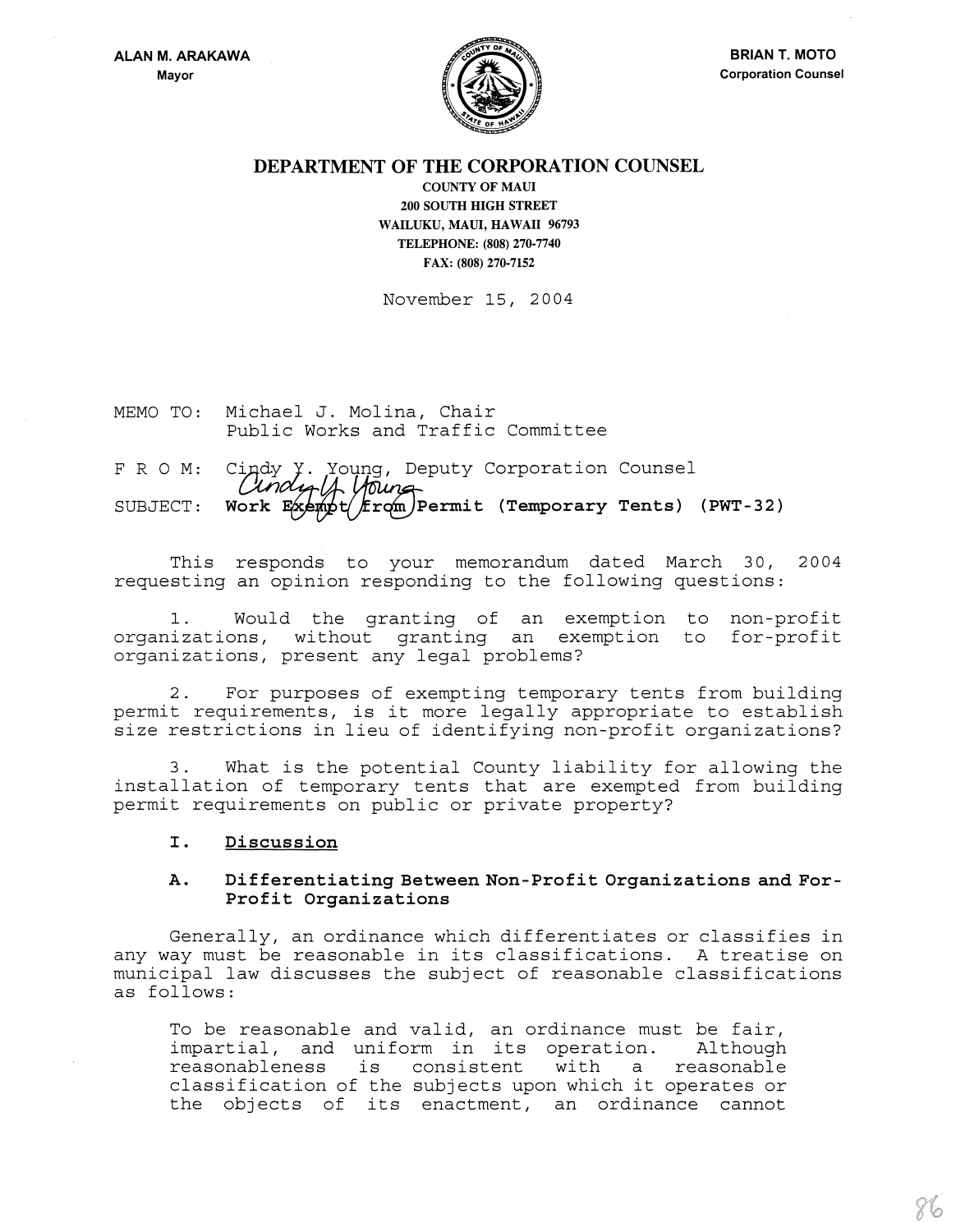Michael **J.** Molina, Chair Public Works and Traffic Committee November IS, 2004 Page 2

> unreasonably discriminate nor vest discretion in enforcement officers without a reasonable standard or guide to govern them.

The Supreme Court of the United States has always permitted great freedom in the application of the principle of classification, and has declared: "The specific regulation for one kind of business, which may be necessary for the protection of the public, can never be a just ground of complaint because like restrictions are not imposed upon other business of a different kind. The discriminations which are open to objection are those where persons engaged in the same business are subject to different restrictions, or are held entitled to different privileges under the same conditions. It is only then that the discrimination can be said to impair that equal right which all can claim in the enforcement of the laws." Accordingly, municipalities may classify persons according to their business and may apply different rules to different classes, where persons engaged in the same business are treated alike under the same conditions.

Strictly speaking, no general rule applies to classification for legislation; however, generally the purposes for classifications determine whether the<br>differences are reasonable and valid. The difference differences are reasonable and valid. which will support class legislation must be such that the nature of things furnishes a reasonable basis for separate laws and regulations.

McQuillin Mun. Corp., §§ 18:8, 18:9 (3d ed.).

It is our understanding that the exemption from the building permit requirement for temporary tents for non-profit organization events was proposed to streamline the permitting process for community events and activities that are of short duration. See Public Works and Traffic Committee Minutes of March 22, 2004. draft bill currently defines a non-profit organization as "an entity which complies with section 501 (c) of the Internal Revenue Code and any other requirements under federal, State and County law regulating the conduct of charitable or nonprofit organizations." See proposed bill entitled, "A Bill for an Ordinance Amending Section 16.26.106.2, Maui County Code, Pertaining to Work Exempt<br>from Permit". Such a differentiation between non-profit a differentiation between non-profit organizations and for-profit organizations appears to be a rational classification based upon community and public benefit.

The proposed bill is analogous to other ordinances, such as those relating to park activities, that distinguish activities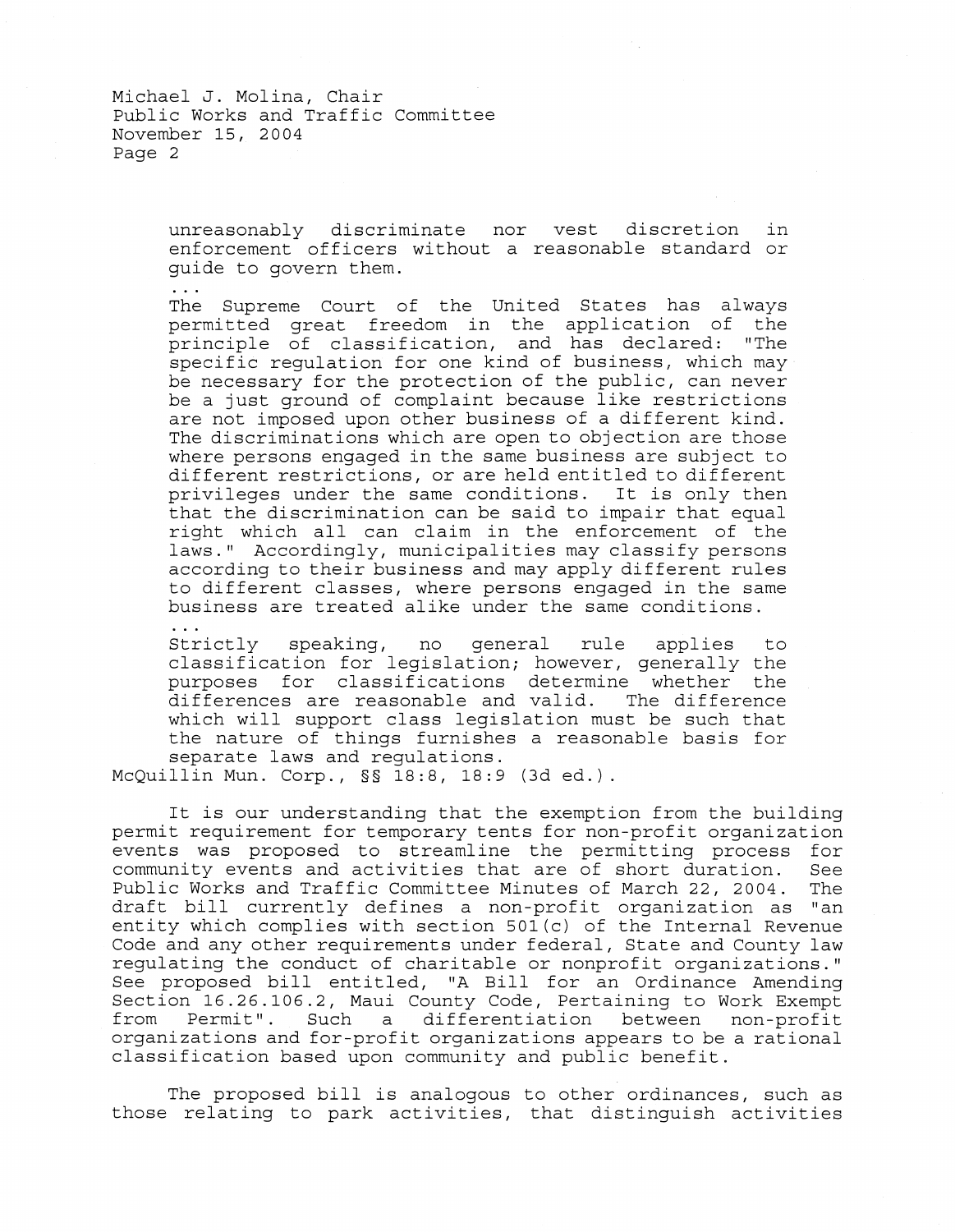Michael **J.** Molina, Chair Public Works and Traffic Committee November 15, 2004 Page 3

organized and sponsored by non-profit entities from those organized and sponsored for the purpose of carrying on a profit-making enterprise. $<sup>1</sup>$ </sup>

## **B. Size Restrictions in Lieu of Identifying Non-Profit Organizations**

The determination of whether a classification based upon tent size is more appropriate than a classification based upon nonprofit status for purposes of exemption from building permit requirements is primarily a policy decision. See section I(A). Generally speaking, a building permit exemption based either upon tent size or non-profit status is legally permissible provided there is a reasonable basis for such an exemption. See section IA.

### **C. Potential County Liability for Exempting Temporary Tents**  from Building Permit Requirements

The following discussion regarding potential County liability for the exemption of temporary tents from building permit requirements is general in nature and is not intended to substitute for a case-by-case analysis by our office if circumstances warrant. Our analysis is based upon the current language of the proposed bill. See Exhibit 1.

#### 1. Exempting Temporary Tents for Events Sponsored by Non-Profit Organizations

Generally, a municipal corporation is immune from liability for harm arising out of a municipality's exercise of legislative functions, where the decision in question involves a policy judgment by a body with governmental discretion, not simply a routine decision made by an employee in the course of day-to-day activities.<sup>2</sup> Among the reasons underlying this limited municipal immunity is the principle that courts should not pass judgment on

*lSee, e.g.,* §§ 13.04.020, 13.04.030, 13.04.080, Maui County Code.

*2See* McQuillin Mun. Corp. § 53.04.10 (3d ed.); *see also*  McQuillin Mun. Corp. § 53.22.10 ("When applied to issues of public safety, a distinction must be drawn between completely failing to address the issue, and addressing the issue, but in doing so making a possibly incorrect decision. The failure to consider or address the issue is not immune, but considering an issue and making an improper decision is immune.").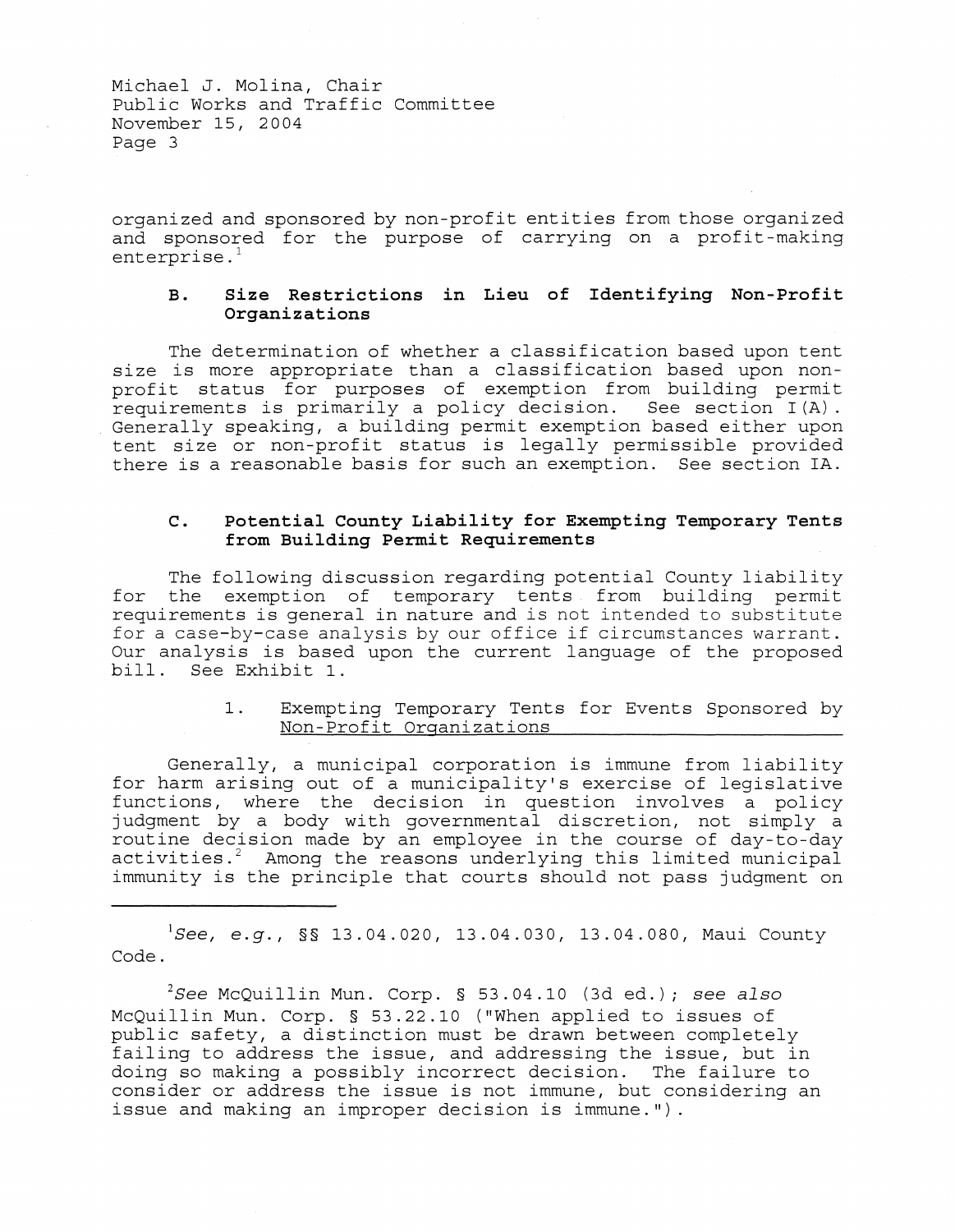Michael J. Molina, Chair Public Works and Traffic Committee November 15, 2004 Page 4

policies and decisions of the other branches of government.<sup>3</sup>

At present, although Chapter 662, Hawaii Revised Statutes, (the State Tort Liability Act), provides the State immunity from liability for claims based upon the exercise or failure to exercise a discretionary function,<sup>4</sup> counties do not fall within the ambit of a discretionary function, counties do not fail within the ambit of<br>Chapter 662.<sup>5</sup> Consequently, it is unclear as to whether and in what circumstances a Hawaii court will recognize discretionary function immunity for a county defendant.

Although there is no Hawaii case directly addressing the liability of a county with regard to the regulation of temporary structures, Hawaii case law does provide that the counties are not intended to be insurers of safety. In Cootey v. Sun Investment, Inc., 68 Haw. 480, 718 P.2d 1086 (1986), the Hawaii Supreme court held that the County of Hawaii had no duty to plaintiffs, whose house and lot were flooded, to ensure that the development of an adjoining subdivision, approved by the County, would not create any risk of flooding of plaintiffs' property.<sup>8</sup> The Court observed that, in determining whether there is a duty owed by a county to those who have suffered injury, a court must balance the policy considerations supporting recovery by the injured party against those favoring a limitation of the county's liability.<sup>7</sup> The Court further stated that" [o]ur system of separate but equal branches of government demands restraint on the part of the courts from

 $3$ McQuillin Mun. Corp. § 53.04.10 (3d ed.).

4§ 662-15(1), Hawaii Revised Statutes.

 $5$ Kahale v. City and County of Honolulu, 104 Hawai'i 341, 346-347, 90 P.3d 233, 238-239 (2004).

<sup>6</sup>In Cootey, the Hawaii Supreme Court stated:

The permit process by which the County approves or disapproves the development of a proposed subdivision alsupplease one development of a proposed subdi-<br>reflects an effort by government to require the developer to meet his responsibilities under the subdivision rules, regulations, and laws. We hold that the primary responsibility of providing an adequate and safe development rests with Sun Investment, the developer, and not with the County.

Cootey, 68 Haw. at 485, 718 P.2d at 1091.

 $7$ Cootey, 68 Haw. at 484, 718 P.2d at 1090.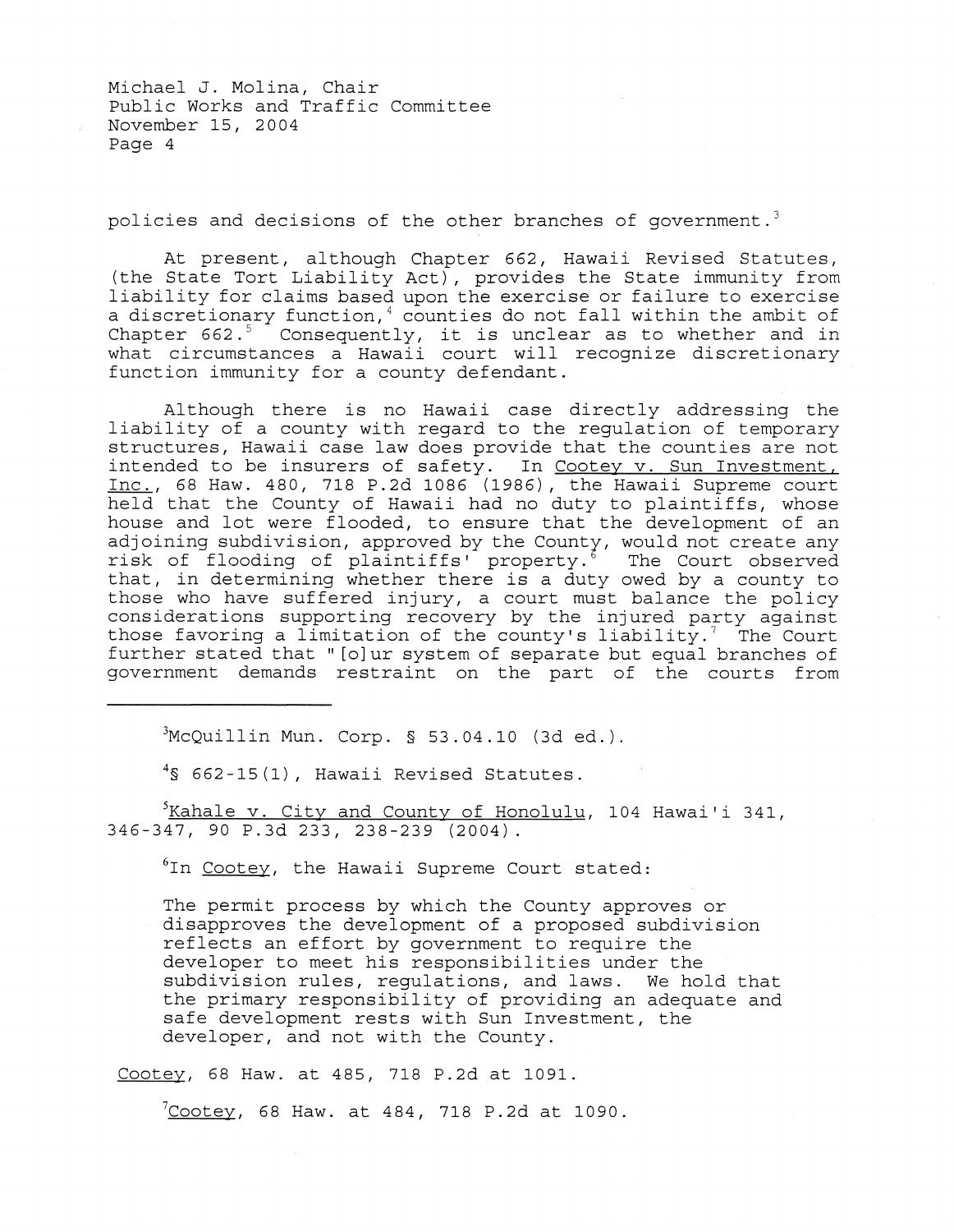Michael J. Molina, Chair Public Works and Traffic Committee November 15, 2004 Page 5

reordering priorities and forcing reallocation of resources upon the other branches which make policy decisions in this regard." $8$ 

#### 2. Exempting Temporary Tents Erected in County Parks

The Hawaii Supreme Court has held that a county must exercise reasonable care in the maintenance of its parks and in the supervision of their use by the public. Petersen v. City and County of Honolulu, 53 Haw. 440, 496 P.2d 4 (1972) (Plaintiff sued the city for injuries resulting from stepping on hot coals in a barbeque pit at a city park) *i* Kamau v. County of Hawaii, 1957 WL 10597 (Hawaii Terr.) ("We therefore hold that it is the duty of the County of Hawaii to use ordinary care to keep the parks in a reasonably safe condition for the public rightfully using them regardless of the fact that no charge is made for the same ... "). The duty of care imposed requires a county to act as a reasonable person would in the face of reasonably foreseeable risks.<sup>9</sup>

Should you have any further questions, please do not hesitate to contact this office.

cc: Traci F. Villarosa, First Deputy Corporation Counsel Jane E. Lovell, Deputy Corporation Counsel

CYY:ko Enclosures S:\ALL\Advisory\Cyy\temporary tents.wpd

APPROVED FOR TRANSMITTAL:

BRIANT. MOTO

Corporation Counsel

 $^8$ Cootey, 68 Haw. at 485, 718 P.2d at 1090-1091.

 $^{9}$ Petersen v. City and County of Honolulu, 496 P.2d 4, 7, 53 Haw. 440, 442 (1972).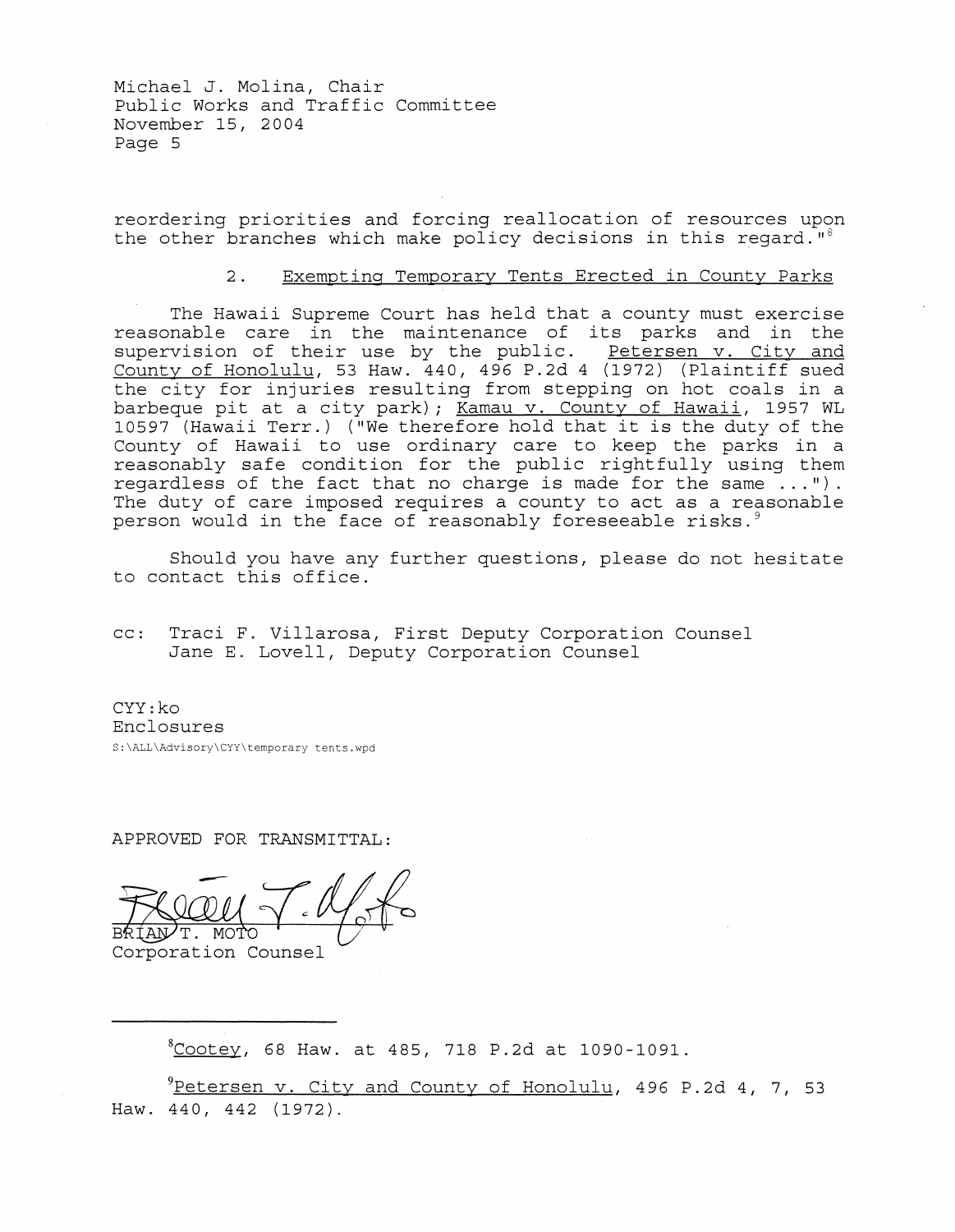ORDINANCE NO.

BILL NO. \_\_\_\_\_\_\_\_ \_\_ (2004)

A BILL FOR AN ORDINANCE AMENDING SECTION 16.26.106.2, MAUl COUNTY CODE, PERTAINING TO WORK EXEMPT FROM PERMIT

BE IT ORDAINED BY THE PEOPLE OF THE COUNTY OF MAUl:

SECTION 1. The purpose of this ordinance is to exempt from building permit requirements the installation of temporary tents for events on property owned by or under the control of the County and administered by the Department of Parks and Recreation that continue no more than seventy-two hours."

SECTION 2. Chapter 16.26, Maui County Code, is amended by amending saction  $16.26.106.2$ , to read as follows:

"106.2 **Work Exempt from** Permit. A building permit shall not be required for the following:

1. One-story detached accessory buildings used as tool storage shed, playhouses, and similar uses, provided the floor area does not exceed 120 square feet  $(11.15 \text{ m}^2)$ .<br>2. Fences, inclue

Fences, including walls, not over 6 feet (1829 mm) high when measured from the lowest grade to the top of the fence or wall.<br>3. Oil derricks.

3. Oil derricks.<br>4. Movable cases

Movable cases, counters, and partitions not over five feet 9 inches (1753 mm) high.

5. Retaining walls which do not have more than three feet of retainage between the finish grade on each side of the wall and not greater than 6 feet in total height measured from the lowest grade to the top of the wall, unless supporting a surcharge or impounding Class I, II or III-A liquids.<br>6.

Water tanks supported directly upon grade if the capacity does not exceed 5, 000 gallons (18927 L) and the ratio of height to diameter or width does not exceed 2:1.

7. Platforms, walks and driveways not more than  $30$  inches (762 mm) above grade and not over any basement or story below.

**EXHIBIT**  $1$   $1$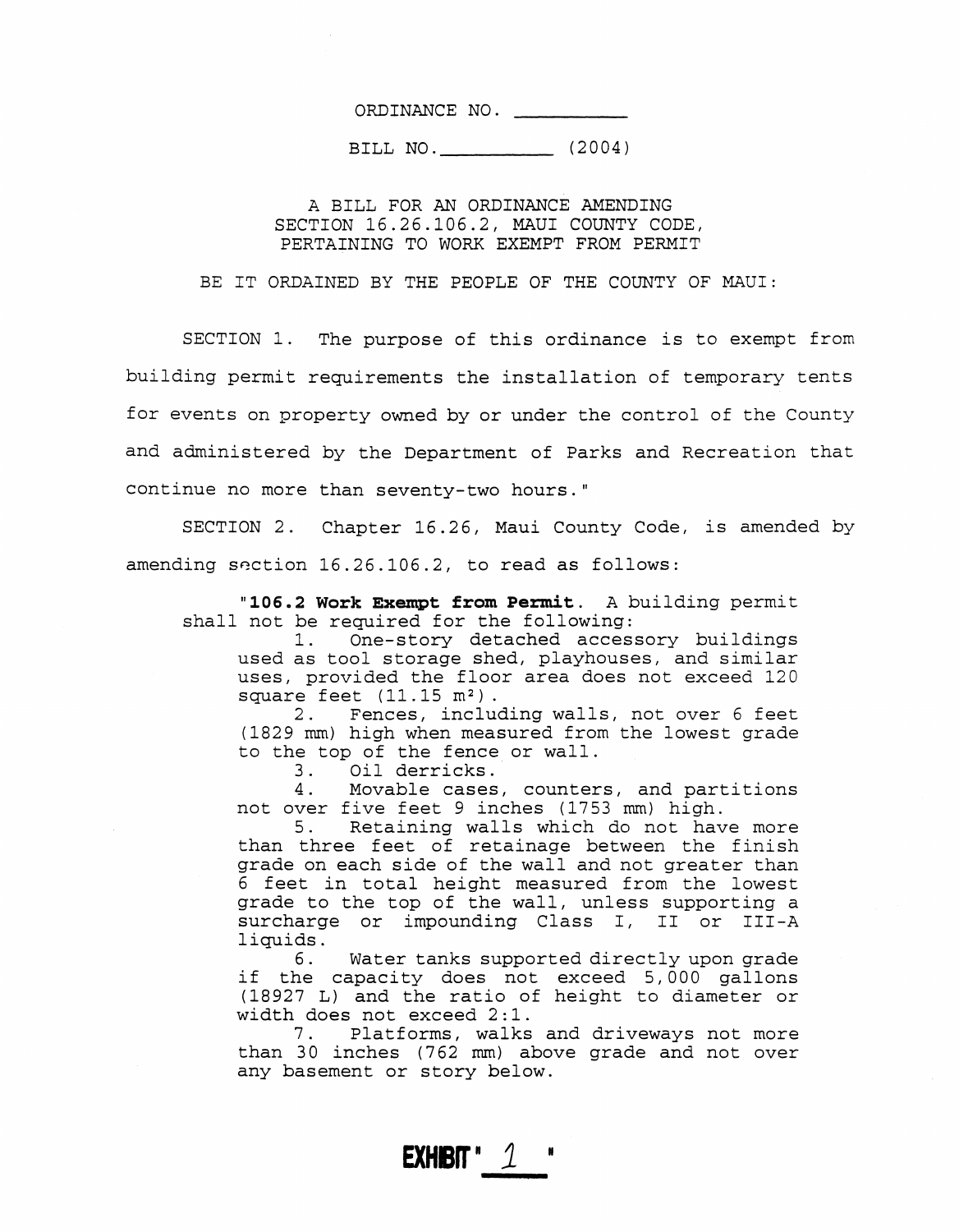8. Painting, papering, installation of floor covering and similar finish work, including cabinet work and installation of shelves.<br>9. Temporary motion picture

Temporary motion picture, television and theater stage sets and scenery and temporary exhibits.

10. Window awnings supported by an exterior wall of Group R, Division 3, and Group U Occupancies when projecting not more than 54 inches (1372 mm).

11. Prefabricated swimming pools accessory to a Group R, Division 3 Occupancy in which the pools walls are entirely above the adjacent grade and if the capacity does not exceed 5,000 gallons (18927  $L)$ .

12. Work performed for any federal or state governmental agency when exemption is specifically requested in writing by that governmental agency.

13. Site work on property, included but not limited to, sidewalks, curbs, parking lots, planter boxes.<br>14.

Street light standards, utility poles, not including wireless telecommunication towers, television antennas or satellite dishes.

15. Reroofing with the same or similar material for Group R, Division 3, and Group U Occupancies.

16. Agricultural buildings less than 200 square feet in floor area.<br>17. Repairs which

17. Repairs which involve only the replacement of component parts or existing work experience of compensive pures of charactery with similar materials for the purpose of maintenance, do not cost, in the aggregate over \$2,000 in any 12-month period for Group R, Division 3, and Group U Occupancies, \$5,000 in all other occupancies, and does not affect any electrical,<br>plumbing or mechanical installations. Repairs plumbing or mechanical installations. exempt from permit requirements shall not include any addition, change or modification in the type of construction, in the means of egress or of any permanent fixtures or equipment.

18. Television and radio antennas accessory to a Group R, Division 3 Occupancy.

19. Temporary construction toolsheds, fences, and jobsite offices on same property where construction is occurring under a valid building permit.

20. Construction equipment used for work authorized by a valid permit or for work exempted from permit requirements.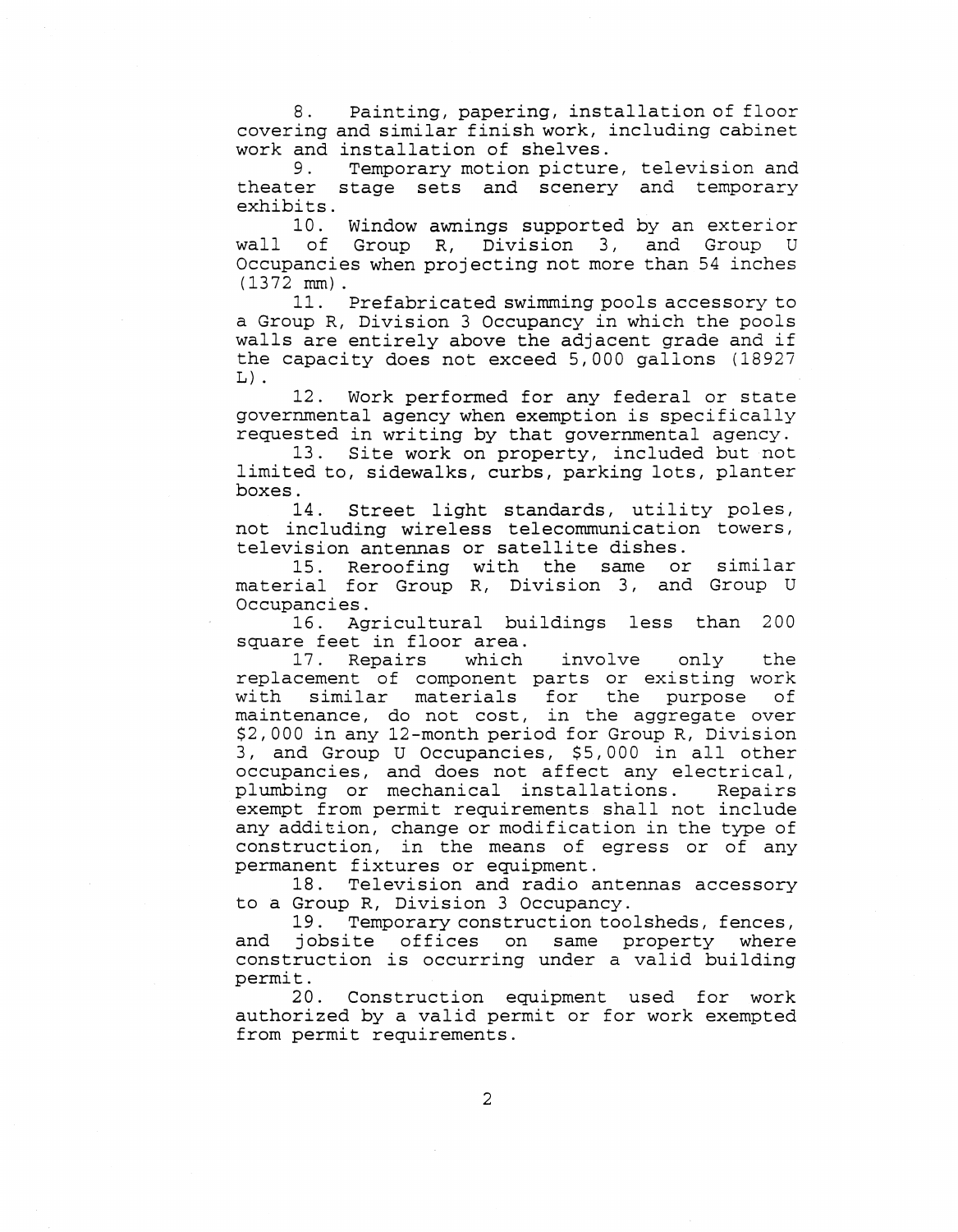21. Playground equipment, including but not limi ted to, swings, merry-go-rounds, slides, jungle gyms, goals, chain-link fences, baseball backstops, dugouts.<br>22.

Temporary tents or other coverings used for private family parties or camping.

23. Temporary tents or other coverings for [other] uses other than private family parties or  $camping[$ ,  $j_j$  provided, that the temporary tents and other coverings shall be:

(A) [removed] Removed daily and erected only between the hours of six a.m. to six  $p.m.$ ; or

(B) Erected on property owned by or under the control of the County and administered by the Department of Parks and Recreation and removed within seventy-two hours of the time of the installation of the tents or other coverings.

[23.] 24. Work located in a right-of-way maintained by any federal, state, or county governmental agency.

[24.] 25. Work by an electric or<br>ommunication utility operating under a telecommunication utility operating under franchise or charter granted by the State of Hawaii; provided, that the work which is not regulated by the Public Utilities Commission of the State of Hawaii shall be subject to the provisions of this Code. If the utility claims an exemption under this provision, the utility shall have the burden of demonstrating to the satisfaction of the Building Official that the work is regulated by the Public Utilities Commission.

[25.] 26. Electrical, plumbing and mechanical equipment.

[26.] 27. Motor vehicles with a valid certificate of registration.

Unless otherwise exempted by the appropriate plumbing or electrical codes, separate plumbing and electrical permits will be required for the abovementioned exempted work.

Exemption from the permit requirements of this code shall not be deemed to grant authorization for any work to be done in any manner in violation of the provisions of this code or any other laws or ordinances of this jurisdiction. "

SECTION 3. Material to be repealed is bracketed. New material is underscored. In printing this ordinance, the County